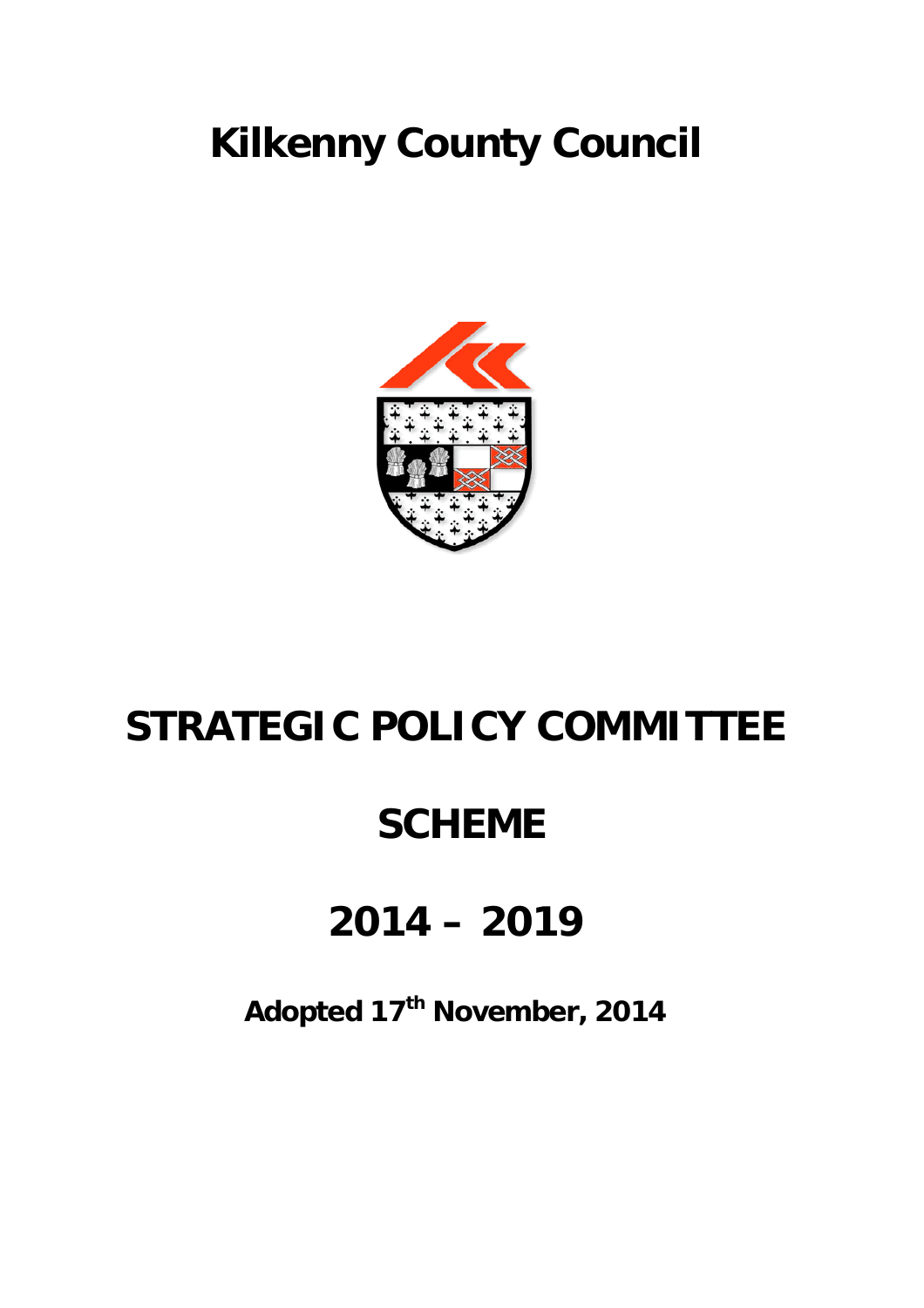## **1**. **Introduction**

## **1.1 Background**

The Government's *Action Programme for Effective Local Government a*cknowledged that Corporate Policy Groups (CPGs) and Strategic Policy Committees (SPCs) have achieved a measure of success in providing a focus for elected members to input into policy formation. The *Action Programme*  also recognised reinforcement is needed in order that the role of the Cathaoirleach and members, as leaders of their authority and the local community, can be better delivered. Other than in matters of staffing, the elected members should have a more visible and effective role in policy setting and in the oversight of the executive actions of the local authority. The extent of changes proposed in the *Action Programme*, particularly the oversight and policy formation role of the elected members, local development/ local government alignment, location of the local enterprise role in local government, enhancement of the economic development role of local government, establishment of the new sub county arrangements, and changes in configuration of senior management structures arising from the workforce planning process, all have potential implications for the system of SPCs and CPGs. Accordingly, the structure, role and operational mechanisms of the CPG and SPC have been reviewed and strengthened appropriately in the context of implementation of the reform programme.

## **1.2The Present Organisation of Kilkenny County Council**

A multiplicity of services is provided by this authority for a population of some 95,000 in an area covering 2,062 sq. kilometres. The functions and services of the council are classified into eight programme groups, a broad outline of which are set out hereunder:

## **1. Housing and Building**

Provision of social housing; assessment of housing needs; housing strategies, homelessness, management and provision of local authority housing; facilitating the provision of voluntary housing; assistance to persons housing themselves or improving their houses; provision of traveller accommodation; enforcement of certain housing standards and controls for private rented housing and promotion of social inclusion measures.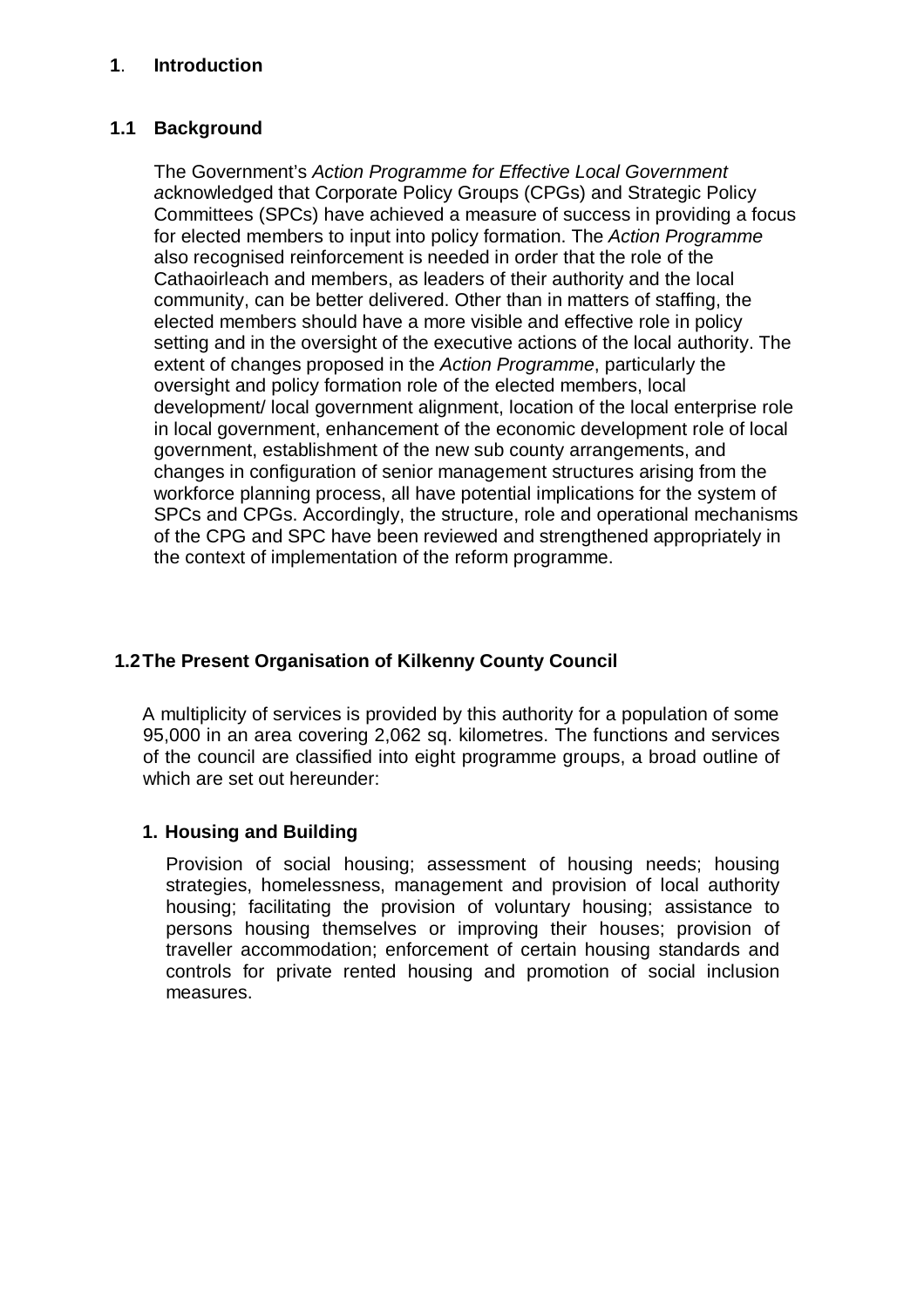## **2. Road Transportation and Safety**

Road upkeep and improvement to meet economic and social needs; public lighting; traffic management; safety education; registration and taxation of vehicles.

## **3. Water Supply and Sewerage**

Provision and maintenance of quality water supply and sewerage schemes to meet economic and social needs; (through a service level agreement with Irish Water), assistance towards the provision of piped water supply and/or sewerage facilities for group schemes.

## **4. Development and Incentives and Controls**

Physical planning policy including County Development Plans, County Heritage Plans, County Landscape Character Assessment, County Retail Strategy; control of new development and building; promotion of industrial, commercial and community development, planning compliance/enforcement, enterprise support, supporting partnership/joint projects.

## **5. Environmental Protection**

Waste recycling; burial grounds; civil defence; safety of structures and places; fire protection; elimination of dereliction; pollution control, public awareness and community based initiatives. Litter prevention.

## **6. Recreation and Amenity**

Libraries; parks; open spaces; recreation play and sport; art activities; museums; conservation and improvement of amenities, community initiatives.

## **7. Agriculture, Education, Health and Welfare**

Contributions to joint drainage committees, educational and training committee, and other services of a social and community nature.

## **8. General**

Corporate management; local elections, register of electors, consumer protection, financial management, rate collection.

Policies in relation to the above programme groups are formulated, considered and recommended by the 5 Strategic Policy Committees.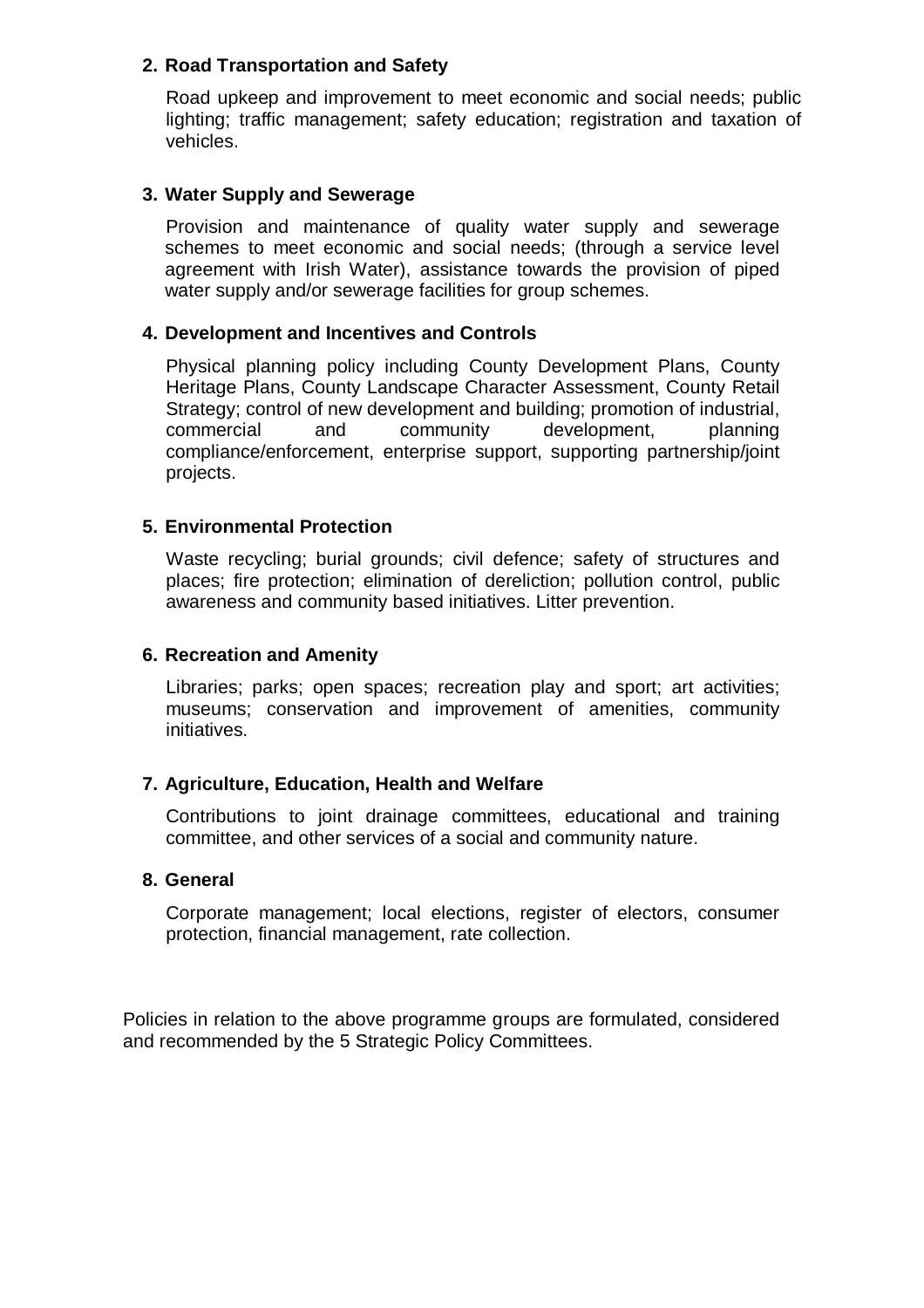## **2. Corporate Policy Group (C.P.G.)**

## **2.1 CPG – Structure**

The Corporate Policy Group (CPG) comprises the Cathaoirleach of the authority as its chair together with the chairs of each of the SPCs and the chairs of each Municipal District.

The CPG links the work of the different SPCs, act as a sort of cabinet and provide a forum where policy positions affecting the whole council can be agreed for submission to the full council. It is supported by the Chief Executive. The CPG does not act as a conduit between the council and the SPCs as this could cause the CPG to act as an additional bureaucratic layer or bottleneck and lead to unnecessary delays.

The CPG is represented at meetings of the council by the Cathaoirleach.

## **2.2 CPG - Role**

The CPG, like an SPC, is a committee of the council. Its task is to advise and assist the council, with full decision-making authority remaining with the council. The Cathaoirleach reports to the full council on the work of the CPG. In such context, it is a matter for each council, in co-operation with the Chief Executive, to determine the range of responsibilities and tasks of the CPG.

The CPG should:

- $\triangleright$  play a key role in preparing the budget;
- $\triangleright$  provide input to the full council on any matter of general concern to the council either on its own initiative or following a request from the council;
- $\triangleright$  determine responsibility for discharge of reserved functions as between the municipal district level (or a specific municipal district) and the local authority, where the question consistency or avoidance of unnecessary duplication is referred to it by the Chief Executive;
- $\triangleright$  monitor the overall performance of a local authority;
- $\triangleright$  deal with overall issues in relation to service delivery plans, customer service, value for money, etc., (individual SPCs would deal with such issues in their work insofar as their particular service remit was concerned);
- $\triangleright$  co-ordinate the work of the SPCs and monitor their work programmes;
- $\triangleright$  request SPCs to consider particular policy issues where appropriate;
- $\triangleright$  provide feedback to the SPCs on council policy and views in areas relevant to the SPCs.

## **2.3 Minutes of CPG meetings**

The minutes of CPG meetings will be circulated to all members of the local authority as a matter of course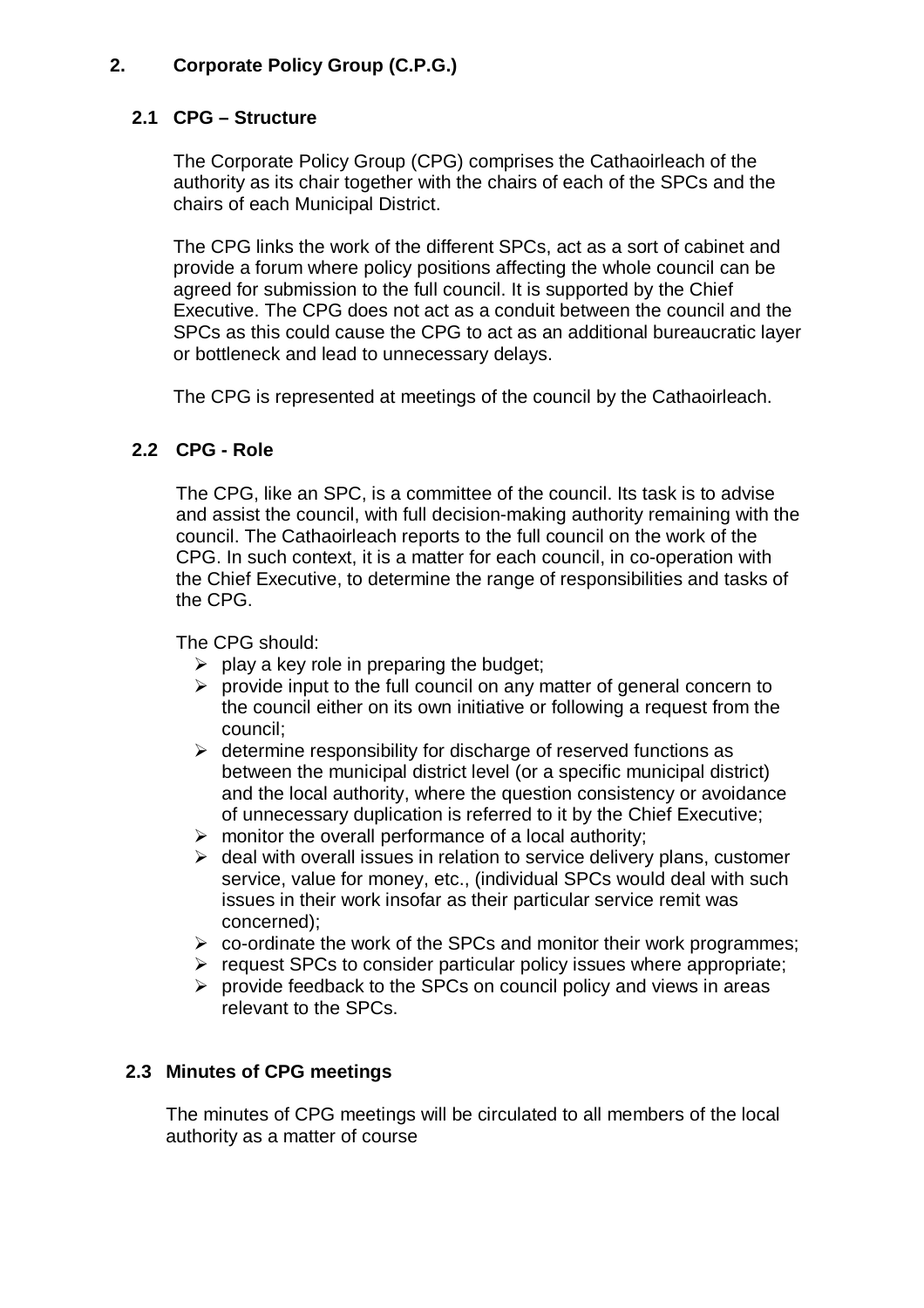CPG Meetings are held on a monthly basis unless otherwise decided.

## **3. Role of Strategic Policy Committees (S.P.C.s)**

- **3.1** The statutory basis for Strategic Policy Committees (SPCs) is set out in section 48 of the Local Government Act 2001, as amended by section 41 of the Local Government Reform Act, 2014.
- **3.2** The role of the Strategic Policy Committees is to
	- assist the council in the formulation, development and review of policy;
	- reflect the major functions or services of a local authority within the broader context;
	- be tailored to the size, membership and administrative resources of a local authority;
	- have one third of their membership drawn from sectors relevant to the committees' work.

Each local authority will establish SPCs which bring together both elected members, and people actively working with social, economic, cultural and environmental bodies to develop and review policies related to council services. The SPCs will provide elected members with external views as they discharge their strategic role in the development of the local authority, including their policy development and oversight roles within the local authority. The elected representatives have a similar role to that of a board of directors. The SPC system will provide a better focus and enhanced capacity for involvement in policy formulation, review and evaluation with inbuilt assistance of relevant sectoral interests and the support of a Director of Services. SPCs prepare the groundwork for policies which are then decided on by the local authority, including as appropriate at municipal district level. The local sectoral interests, including the trade union, farming, environmental and community/voluntary sectors, along with the business community, will constitute at least one third of the membership of SPCs.

- **3.3** Section 48(1A) of the 2014 Act requires that at least one of the SPCs that is established shall consider matters which relate to the functions of the local authority in relation to economic development and enterprise support. Accordingly Kilkenny County Council shall form an SPC entitled the "SPC for Economic Development, Enterprise and Tourism". The functions of this SPC are to include the preparation of the economic elements of the Local Economic and Community Plan (LECP), the implementation and review of the economic elements of the LECP and the oversight by the elected members of the operation of the Local Enterprise Office (LEO).
- **3.4** Each SPC shall have an annual work programme linked to the local authority Corporate Plan, which should target policy/plan developments and include for such reviews as are considered appropriate.

Issues relating to the environment and sustainable development are relevant to the work of each SPC .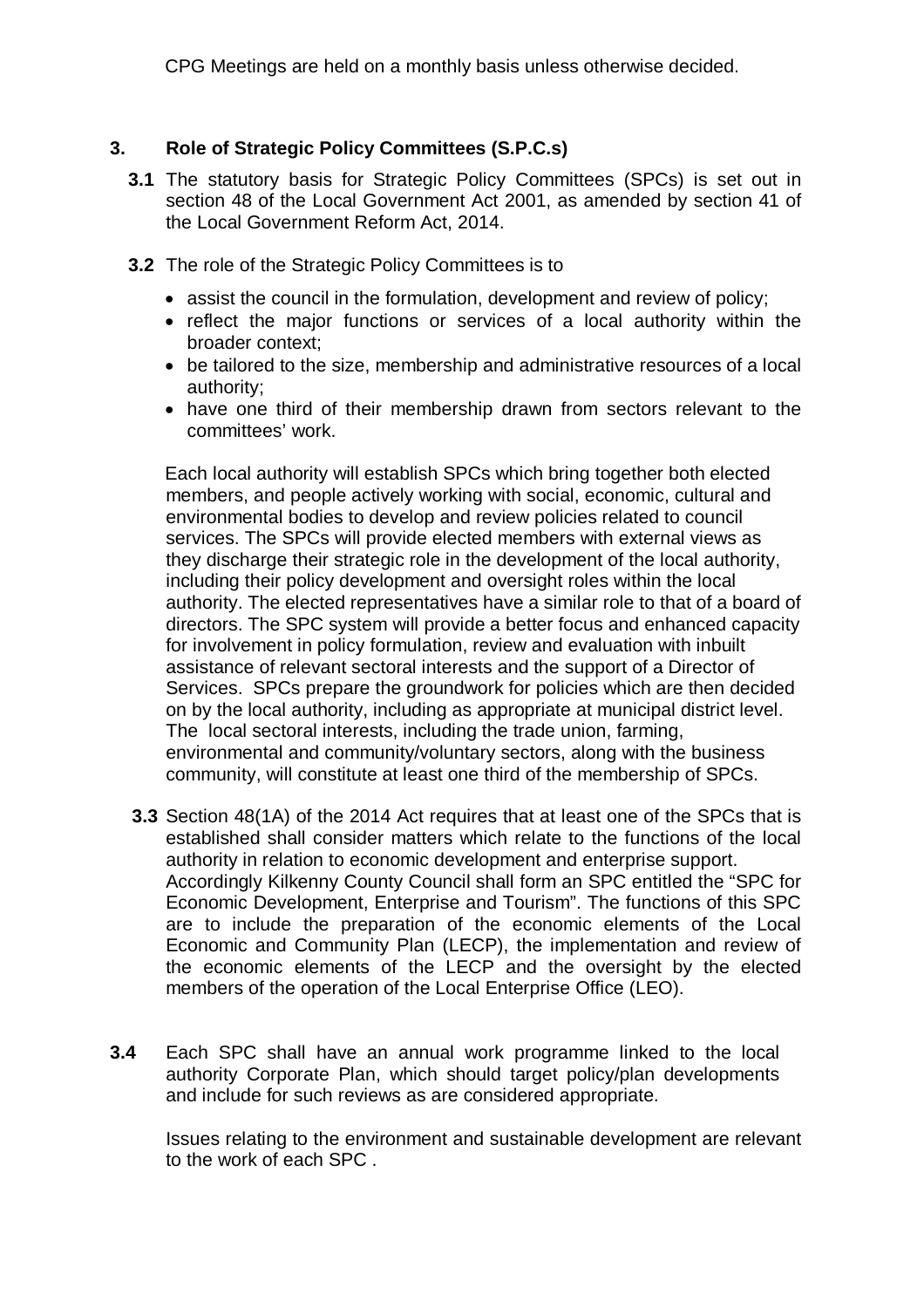The Council retains its function as the decision-making authority and makes the final decision on all matters of policy. It is the responsibility of the Strategic Policy Committees to provide advice and make recommendations on policy matters through the Chairperson of the SPC to the full Council.

The major advantage of the SPC system is that it involves the elected members and external representation in policy making from the earliest possible stage. The Strategic Policy Committees are not involved in the day to day operation of the Council, staff matters or other non-policy matters.

SPCs can request a public authority to convene a meeting of an SPC for the purpose of assisting it in developing policy.

SPCs are required to have regard to Regional Spatial and Economic Strategies proposed by the Regional Assembly.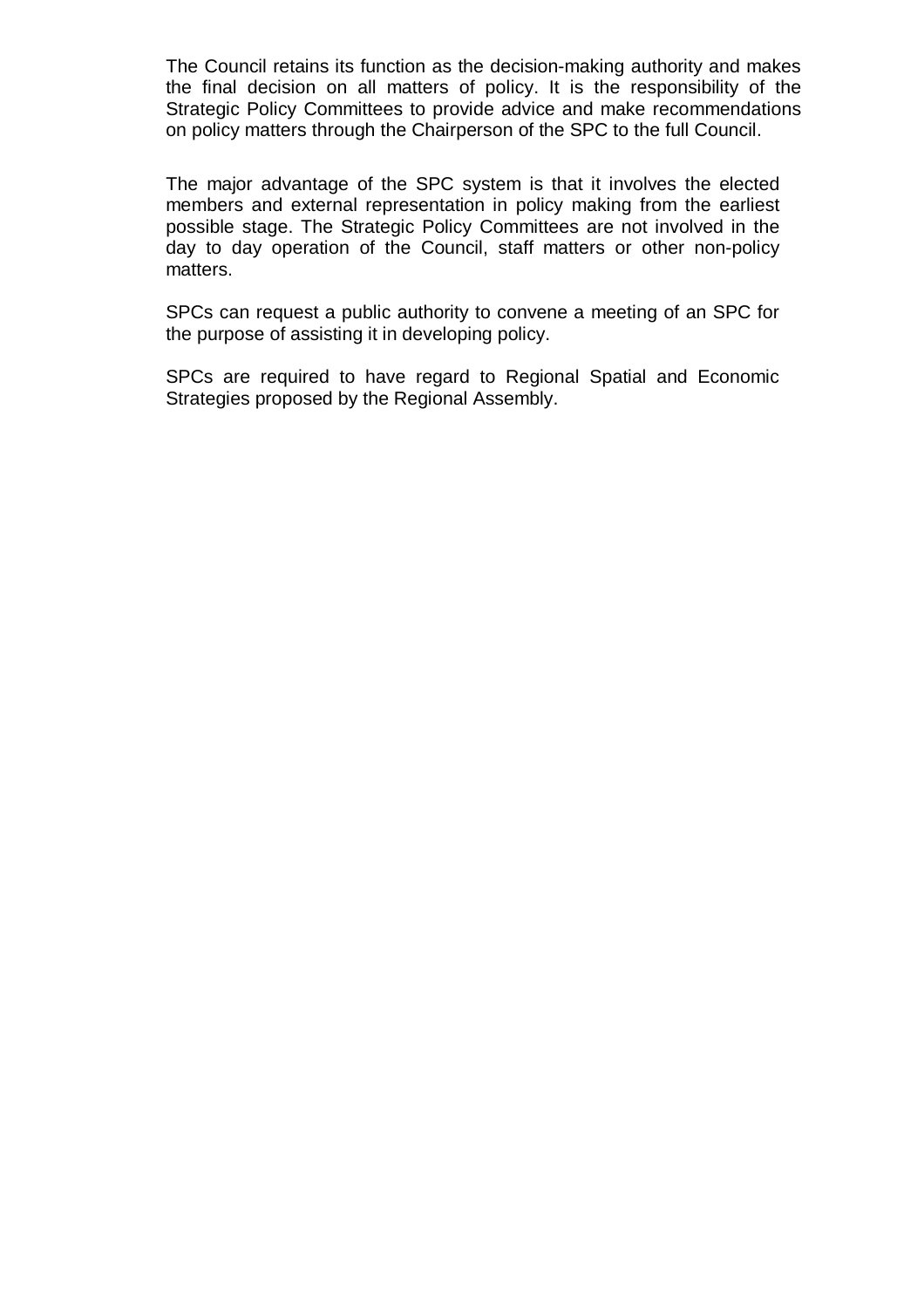#### **4. Terms of Reference**

SPC's will be constituted in accordance with Section 48 of the Local Government Act, 2001 as amended by Section 41 of the Local Government Reform Act, 2014, and as set out in the attached Framework.

- 1. Chairpersons will be appointed for a minimum of 3 years.
- 2. Meetings of SPC's will normally be held on a quarterly basis, in any event, not less that 4 meetings of every SPC will take place annually.
- 3. Meetings shall be conducted in an informal but efficient manner at venues and times to be decided annually in advance by the committee.
- 4. SPC meeting documentation should ideally be circulated to SPC members at least 2 weeks in advance of meetings, and additionally agenda and minutes should be circulated to SPC members and other Councillors.
- 5. External nominees should be familiar with the subject area of their committees and generally constitute one third of membership.
- 6. Where agreement is reached on recommendations of an SPC to the full Council the Chairperson of the SPC "or his/her nominee" shall present the recommendation to full Council.
- 7. The outcome of the Council considerations of the SPC's recommendation should likewise be reported back to the SPC.

The ethical requirement of Section 177 of Local Government Act 2001 shall apply to all members of SPC (Disclosure by member of pecuniary or any other beneficial interests). The general conduct and behaviour of SPC members in carrying their role is an important yardstick by which the honesty, integrity, impartiality and performance of local government is judged and public trust maintained.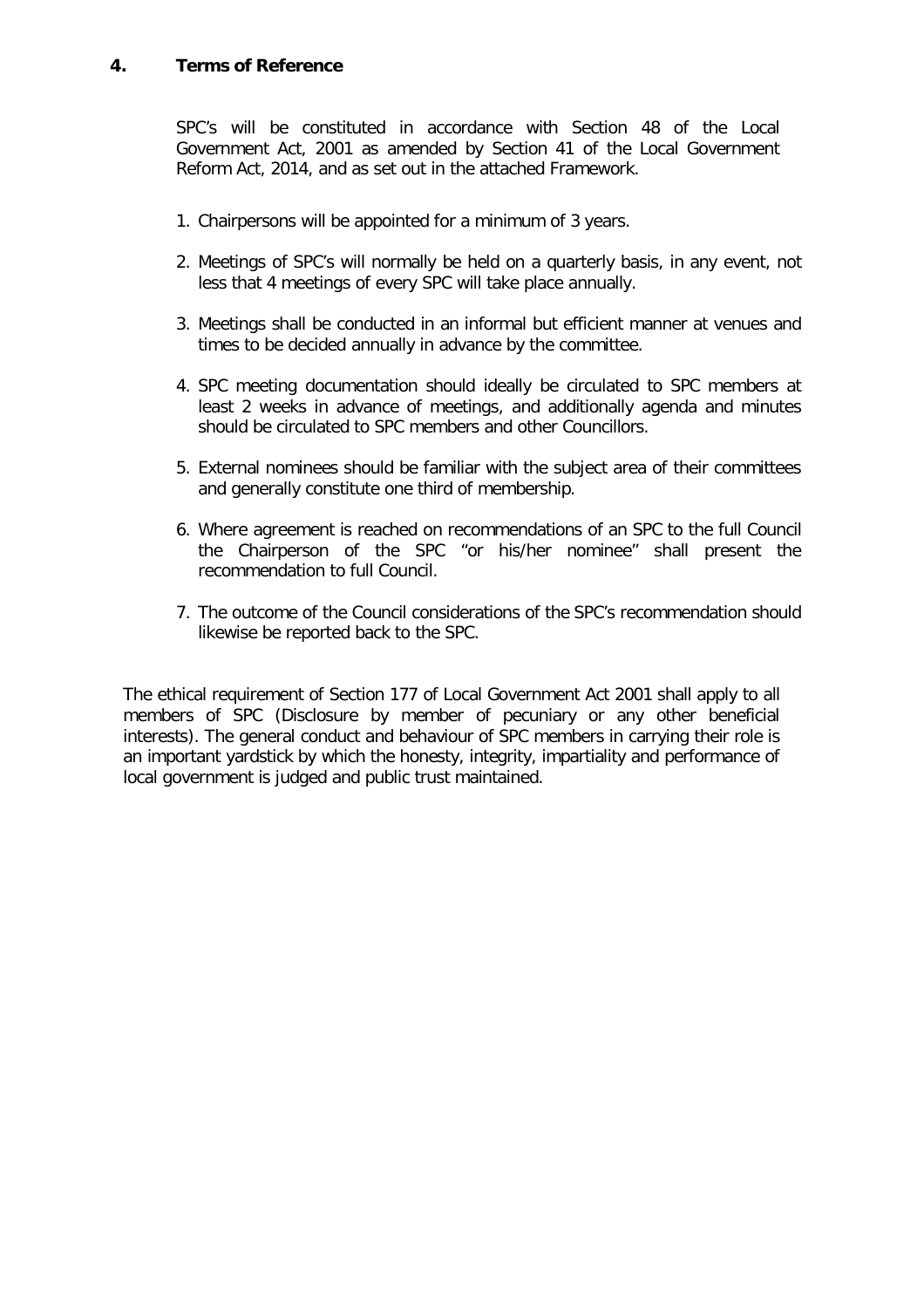## **5. Framework**

|          | The overall configuration of the Kilkenny Strategic Policy System is as |  |  |  |  |
|----------|-------------------------------------------------------------------------|--|--|--|--|
| follows: |                                                                         |  |  |  |  |

| <b>SPC 1:</b>               | <b>Elected Members:</b>           | 6 Members from External Sectors:-               |
|-----------------------------|-----------------------------------|-------------------------------------------------|
| Economic,                   |                                   | Agriculture/Farming (1) John Bambrick           |
| Development,                | (7)                               | (IFA)                                           |
| <b>Enterprise Support</b>   | Pat Millea                        | Development/Construction<br>(1)<br><b>Mark</b>  |
| and Tourism.                | Pat Fitzpatrick                   |                                                 |
|                             | Peter Cleere                      | <b>Kennedy (Chambers Ireland)</b>               |
|                             | Patrick McKee                     | Environment/Conservation (1) PPN                |
|                             | Patrick O'Neill                   | Business/Commercial (1) Deirdre Shine           |
|                             | Michael Doyle                     | (Chambers Ireland)                              |
|                             | Tomas Breathnach                  | Trade Union (1) Phil Funchion (ICTU)            |
|                             |                                   | Social Inclusion (1) PPN                        |
|                             |                                   |                                                 |
| <b>SPC 2:</b>               | <b>Elected Members:</b>           | <b>6 Members from External Sectors:</b>         |
| <b>Infrastructure</b>       |                                   | Agriculture/Farming (1)                         |
| Policy,                     | (7)                               | Business/Commercial (1) Gary Graham             |
| <b>Transportation, Fire</b> | Matt Doran                        | (Chambers Ireland)                              |
| & Emergency                 | Eamon Aylward                     | Development/Construction<br>(1)<br><b>Barry</b> |
| Services.                   | Michael McCarthy                  | Lynch (Chambers Ireland)                        |
|                             | <b>Fidelis Doherty</b>            |                                                 |
|                             | Michael Doyle                     | Community and Voluntary (1) PPN                 |
|                             | Kathleen Funchion                 | Social Inclusion (1) PPN                        |
|                             | <b>Tomas Breathnach</b>           | Trade Union (1) Patrick Kavanagh                |
|                             |                                   | (ICTU)                                          |
|                             |                                   |                                                 |
| <b>SPC 3:</b>               | <b>Elected Members:</b>           | 6 Members from External Sectors:                |
| <b>Planning and</b>         |                                   | Development/Construction<br>(1)<br>Denis        |
| Development                 | (7)                               | Carroll (Chambers Ireland)                      |
| Policy, Heritage,           | Patrick McKee                     | Agriculture/Farming (1)                         |
| <b>Community, Arts</b>      | Pat Fitzpatrick                   | Environment/Conservation (1) PPN                |
| and Culture                 | Pat Dunphy                        | Community and Voluntary (1) PPN                 |
|                             | David Kennedy                     | Business/Commercial (1) John Hurley             |
|                             | Malcolm Noonan<br>John Brennan    | (Chambers Ireland)                              |
|                             | <b>Andrew McGuinness</b>          |                                                 |
|                             |                                   | Social Inclusion (1) PPN                        |
| SPC 4:                      | <b>Elected Members:</b>           | <b>5 Members from External Sectors:</b>         |
| Housing                     |                                   | Environment/Conservation (1) PPN                |
|                             | (6)                               | (1)<br><b>Brian</b>                             |
|                             | <b>Andrew McGuinness</b>          | Development/Construction                        |
|                             | Joe Malone                        | <b>Dunlop (Chambers Ireland)</b>                |
|                             | Michael McCarthy                  | Trade Union<br>(1)<br>Yvonne<br><b>Moriarty</b> |
|                             | Melissa O'Neill                   | (ICTU)                                          |
|                             | <b>Fidelis Doherty</b>            | Community and Voluntary (1) PPN                 |
|                             | Patrick O'Neill                   | Social Inclusion (1) PPN                        |
|                             |                                   |                                                 |
| <b>SPC 5:</b>               | <b>Elected Members:</b>           | <b>5 Members from External Sectors:</b>         |
| Environmental               | (6)                               |                                                 |
| <b>Protection, Water</b>    | Ger Frisby                        | Agriculture/Farming(1)                          |
| <b>Services and Energy</b>  |                                   |                                                 |
|                             | Joe Malone                        | Business/Commercial(1)                          |
|                             | Pat Dunphy                        | Environment/Conservation(1)                     |
|                             | John Brennan                      | Community and Voluntary(1)                      |
|                             | Breda Gardner<br>Maurice Shortall | Development/Construction(1)                     |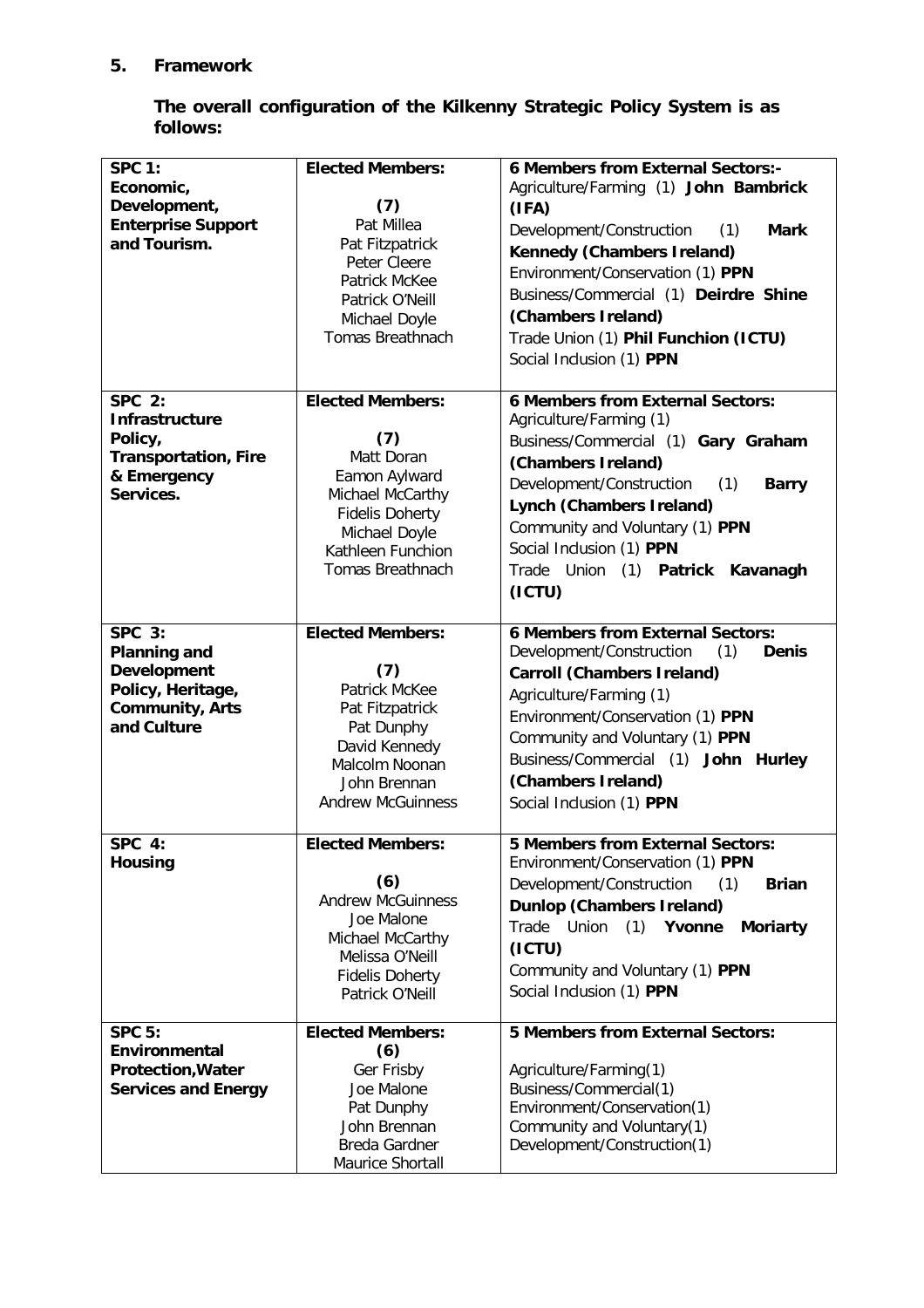#### **6**. **PRINCIPLES**

The following principles apply to:

#### **6.1 Appointment of Kilkenny County Council Members**

- 1. Each Member of Kilkenny County Council shall, as a matter of equity and good practice, have the opportunity to serve on an SPC.
- 2. Council Members may not be nominated to represent sectoral interests.
- 3. SPC Membership for Council Members shall be for the lifetime of the Council. A person ceasing to be a Member shall automatically cease membership of the SPC in accordance with Local Government Act 2001.
- 4. Council Members shall not serve on more than two Strategic Policy Committees.
- 5. SPC Council membership shall reflect the proportionality and the distribution of elected representation on the full Council – as far as it is practical, be representative of each Municipal District.
- 6. The Chairs of the Strategic Policy Committees shall be appointed by the County Council from the Council Member appointees to the SPC for a minimum period of 3 years.
- 7. The allocation of the SPC chairs shall also reflect equitably the spread of elected representation on the County Council.
- 8. All SPC chairs must have an interest in the work of the SPC's.
- 9. SPC chairs are to be fully aware of the leadership role of SPC chairs.
- 10. SPC Chairs need to work with the relevant Director of Service to facilitate the smooth and effective operation of the SPC's and the CPG.

#### **6.2 Appointment of Sectoral Interests**

- 1. Nominees shall be active within the area of the local authority and have a countywide impact or, at minimum, relevance in a locality or number of localities in the area.
- 2. Where appropriate nominating groups/associations must be open to new members, hold AGMs and regular meetings, and should be broadly representative and accountable.
- 3. Nominating groups should also consider nominees from single interest groups where appropriate.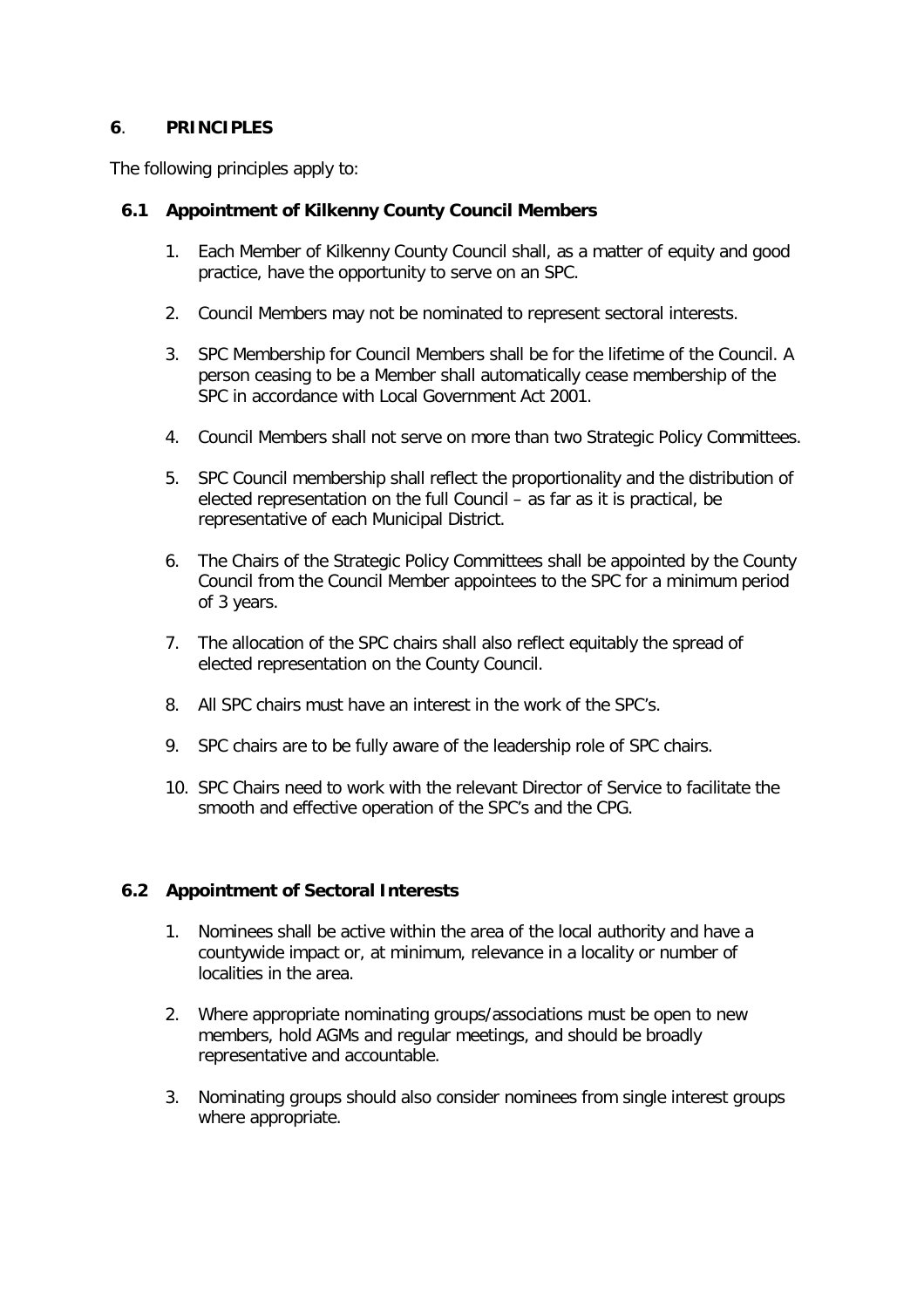- 4. Local Development Agencies represented at Strategy Group/LCDC Level shall not be represented on an SPC.
- 5. Each sector shall select its own nominee(s).
- 6. It is desirable that sectoral nominees would retain membership of the SPC for the life of the Council. It is open to each nominating sector to deselect its nominee, if felt necessary, and to notify the Council accordingly whereupon the person would cease to be a member. In such cases the relevant sector shall nominate a new representative.

#### **6.3 Expenses**

Kilkenny County Council will pay travel expenses to sectoral members to facilitate their participation in the SPC process in accordance with Circular letter issued by Department of Environment, Community and Local Government. In general any expenses would be met by the members' nominating bodies. However, those SPC members whose expenses cannot be met in that manner are entitled to be paid travel expenses for attendance at SPC meetings.

## **6.4 Training**

Kilkenny County Council will make provision for the training of members of the SPC's, as far as budgetary constraints will allow.

#### **6.5 Standing Orders**

Kilkenny County council will adopt Standing Orders regulating the proceedings of the Council which will apply to SPCs' meetings.

#### **6.6 Use of Irish Language**

Where practical, SPCs should promote the use of the irish language in various facets of their work.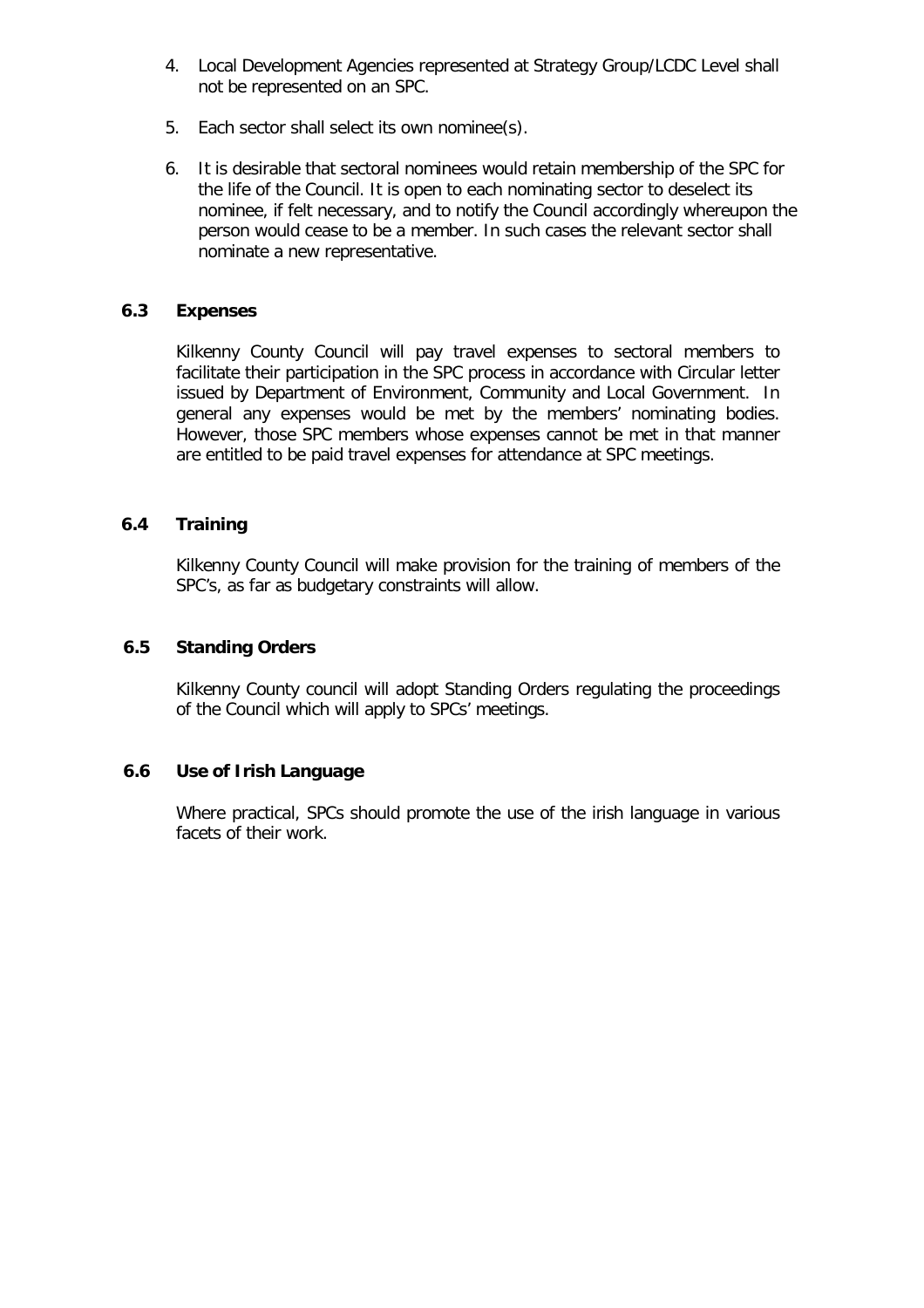#### **7. NOMINATION PROCESS**

Kilkenny County Council will advance the SPC Scheme on the following basis: 5 Strategic Policy Committees:-

- **SPC 1** Economic Development, Enterprise Support and Tourism
- **SPC 2** Infrastructure Policy,Transportation, Fire & Emergency Services
- **SPC 3** Planning & Development Policy, Heritage, Community, Arts and Culture
- **SPC 4** Housing
- **SPC 5** Environmental Protection, Water Services and Energy

Number of Places for **Sectoral** Representation on SPCs is in accordance with Guidelines for establishment and operation issued by the Department in June 2014 and is as follows:-

| <b>Sector</b>              | <b>Number of SPC Places</b> |  |  |
|----------------------------|-----------------------------|--|--|
|                            |                             |  |  |
| Agriculture/Farming        | $\overline{4}$              |  |  |
| Environment/Conservation   | $\overline{4}$              |  |  |
| Development/Construction   | 5                           |  |  |
| Community/Voluntary        | $\overline{4}$              |  |  |
| <b>Business/Commercial</b> | $\overline{4}$              |  |  |
| <b>Trade Union</b>         | 3                           |  |  |
| Social Inclusion           | $\overline{4}$              |  |  |
| <b>TOTAL</b>               | 28                          |  |  |

Kilkenny County Council will seek nominations of representatives of Agriculture/Farming, Business, Trade Unions Pillars in accordance with national arrangements set out in circular LG 07/2014 dated 29/5/2014.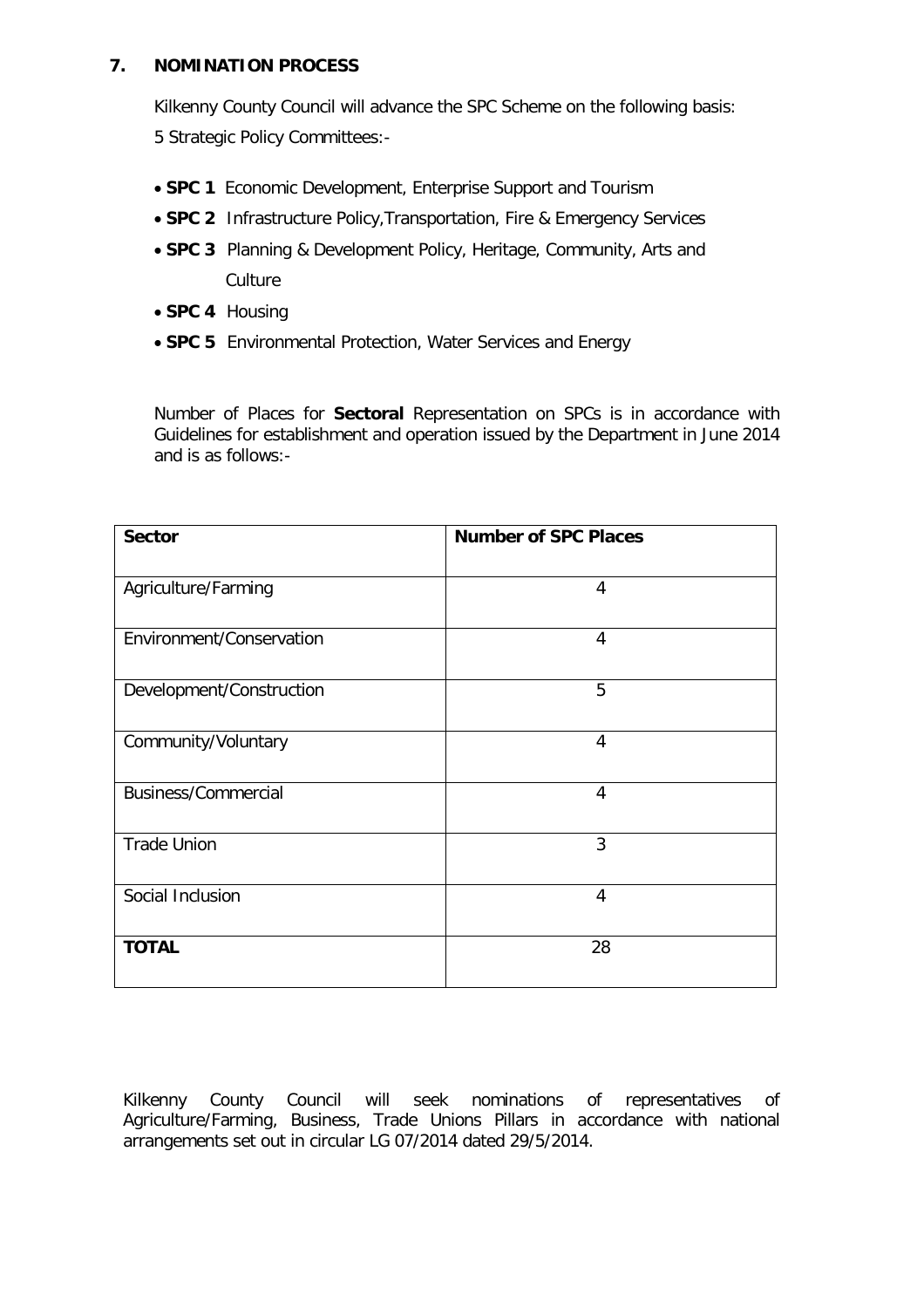Nominations will be sought from Construction Industry Federation (CIF) in relation to representatives from the Development/Construction Sector under the Business Pillar.

Kilkenny County Council will work with the Public Participation Network (PPN) to facilitate the selection of sectoral representatives for the Environment, Social Inclusion and Community/Voluntary sectors. (Circular Letter CVSP 1/2014 – 10/4/2014).

Once the Scheme is adopted each sector will be circulated with same and given a period of 4 weeks from the date of agreement of this draft scheme to make nominations. The final designation of sectors to SPCs and the number of places on SPCs will rest with Kilkenny County Council. Nominations, including any subsequent changes thereto, are the sole responsibility of the sectors.

Kilkenny County Council will approve the new members of the Strategic Policy Committees on receipt of completed nominations by the November Council meeting or earlier where appropriate.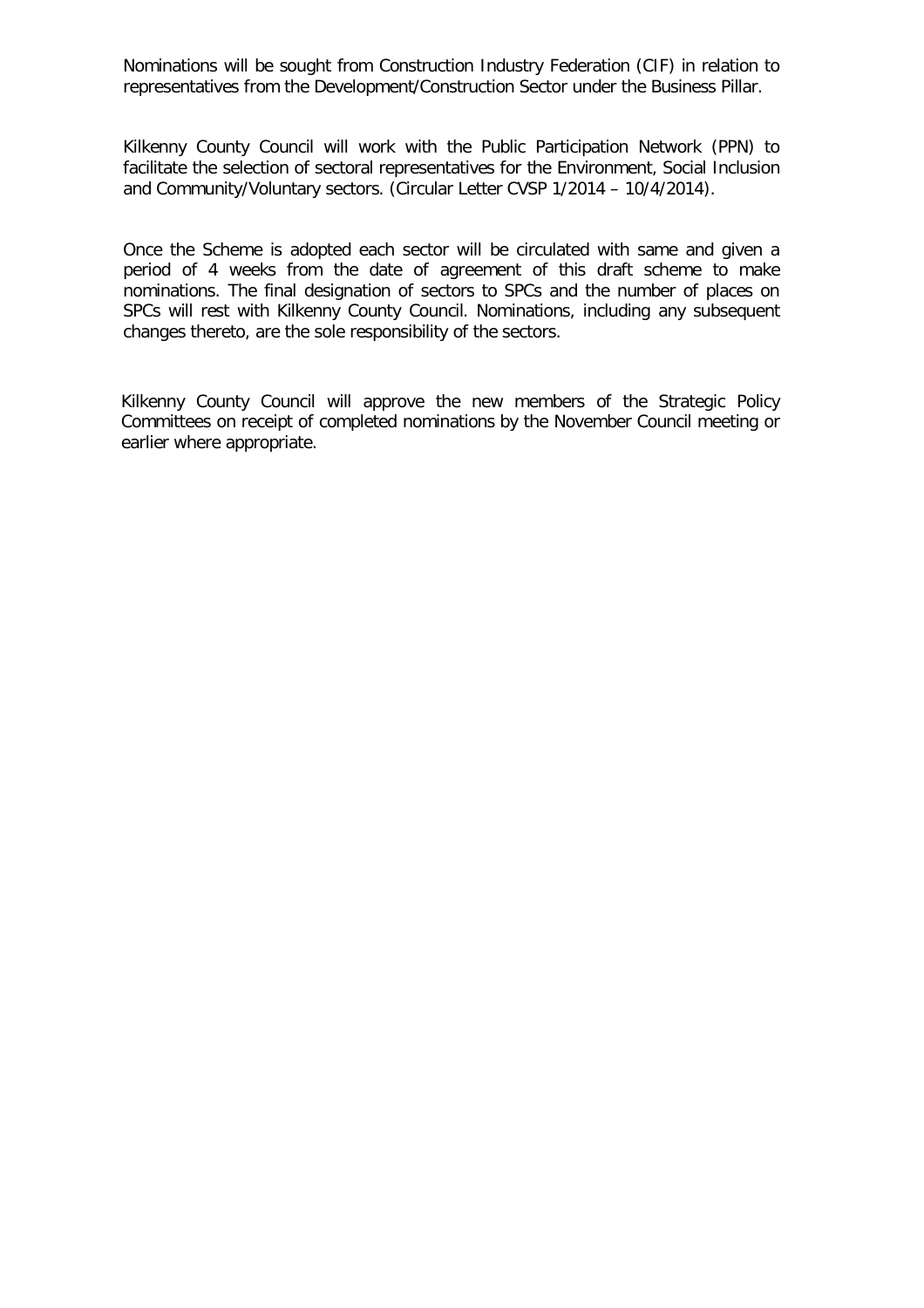## **Summary of Central Features of the SPC System:**

- (1) The role of the Strategic Policy Committees (SPCs) and the Corporate Policy Group (CPG) is to formulate policy proposals, evaluate and report on policy implementation, for consideration and final decision by the full council.
- (2) A focus on the SPCs' policy-making and strategic role is fundamental to the SPC concept. In their work, SPCs are not concerned with individual representational or operational issues.
- (3) The SPC system presents councillors with a prime opportunity to become more involved in policy formulation. It provides a chance to review and optimise committee structures and related procedures, which demands a rationalisation of existing committees and standing procedures.
- (4) Each authority will have generally four SPC's, with the option of more in the largest authorities, if warranted.
- (5) SPCs are to be chaired by one of the councillor members.
- (6) SPCs are to have a minimum total membership of nine.
- (7) One third of the members of each SPC are to be drawn from relevant sectoral interests; to provide relevant expertise and advice and allow for a range of inputs in the formulation of policy
- (8) Relevant organisations for each sector will be identified as early as possible, parallel with the drafting of the scheme.
- (9) Each sector will select its own nominee(s) via the PPN, where appropriate.
- (10) The CPG is to comprise the Cathaoirleach of the local authority, the SPC chairs and the Chair of each municipal district, in accordance with section 133(1) of the 2001 Act. It is to be chaired by the Cathaoirleach. It will be supported by the Chief Executive.
- (11) The role of the Corporate Policy Group (CPG) is to coordinate the work of the SPCs and facilitate the flow of the outcome of the work of the SPCs to the council.